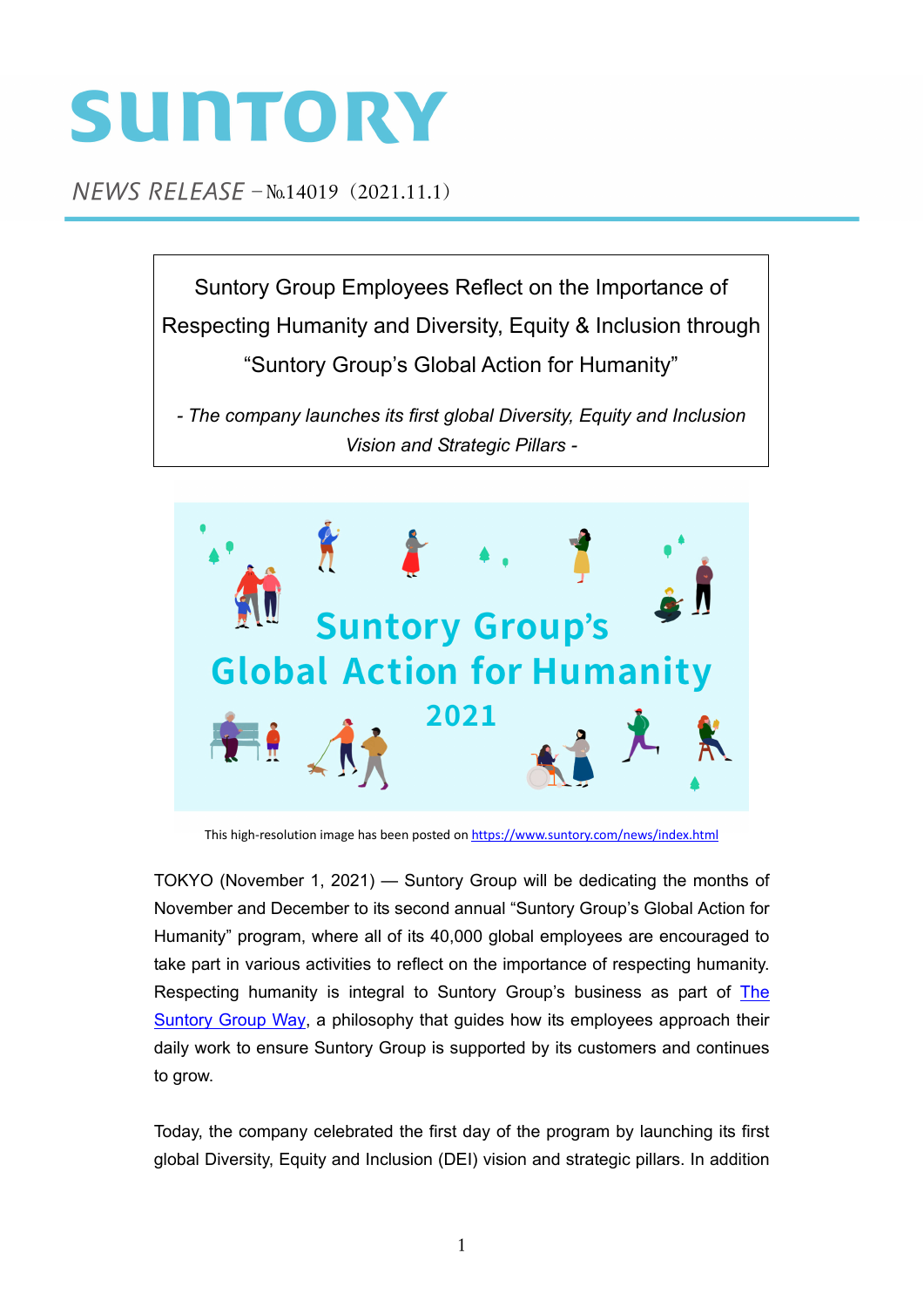to participating in volunteer activities as part of Global Action for Humanity program, employees are also invited to explore the diversity in their everyday life and help create equitable and inclusive opportunities for all by acknowledging each other's differences such as by watching video messages from employees around the world, participating in online activities and seminars, and supporting their communities.

"As a company that aims to enrich people's lives through our products and services, passion for people and respect for all humankind are essential for the company to continue growing for good," says Tak Niinami, CEO of Suntory Holdings. "And today, I am proud to announce our deeper commitment to DEI as Suntory Group by launching our first global DEI vision and strategic pillars. This is our ambition to build an environment where each and every Suntorian can unleash their spirit. There is no simple approach to DEI, and it is an ongoing learning journey. We need to work together, listen and learn from each other, and be bold at times to create a better future for everyone. We may make mistakes along the way, but we must not shy away from having courageous conversations that will make us stronger for the future."

Last year, many employees participated in the program which totaled to 8,322 individual actions, from helping at local advocacy centers to donating food, beverages, and PPE to local families and organizations. Additionally, the company pledged to match each individual action and donated US\$8,322 to the UN World Food Programme (WFP) to support their work in humanitarian and food assistance to those in need. This year, Suntory Group will also donate US\$1 for each action taken by its employees under this program for a total of up to US\$40,000 to WFP.

Below are some examples of volunteer activities, as well as DEI activities, that are planned by each group company worldwide.

- -Japan: Will offer DEI thematic webinars and volunteer opportunities to employees in partnership with several NGOs and NPOs. Volunteer opportunities will include programs to provide food and Suntory products to children and families in need, as well as programs that can be done online from home.
- -Beam Suntory (Worldwide): Will hold "Together for Good," its global service event, during which all employees are encouraged to participate in wide range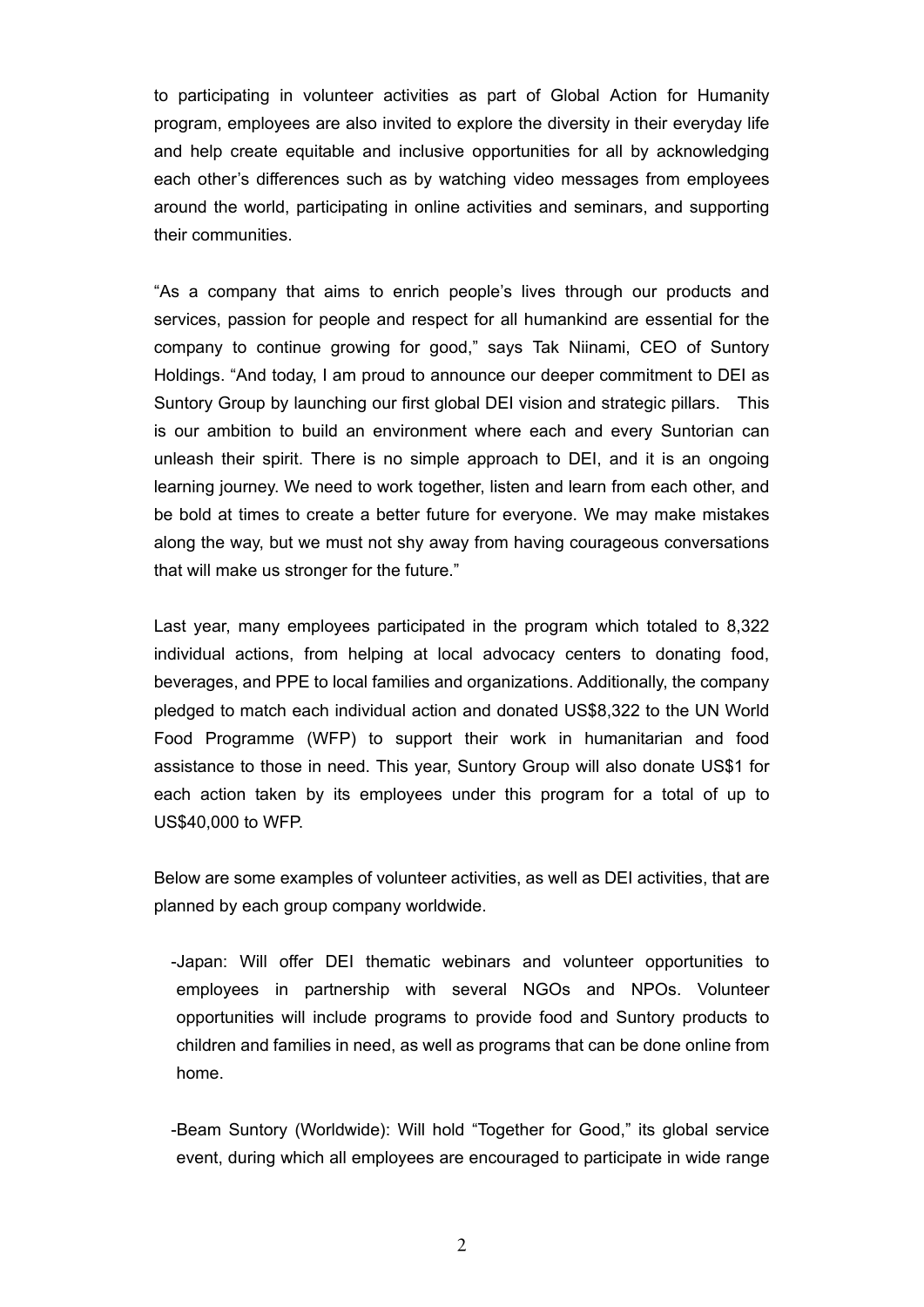of volunteer activities. Events will take place in person, through local partners like Friends of the Chicago River and virtually, with the support of Goodera who will host social impact team experiences. Beam Suntory, through its Proof Positive sustainability strategy, has committed to 1 million volunteer hours by 2030. Additionally, Beam Suntory continues to partner with its Employee Impact Groups to drive important conversations across the business as well as host learning sessions and events globally.

- -Suntory Beverage & Food Europe: Will offer webinars and educational resources to engage employees with DEI. Employees will collect and support donations to local food banks and charities to donate food and drinks to those in need and affected by food poverty, and to demonstrate the values of inclusion. All employees can also use their 'Growing for Good Day' to volunteer in their local community.
- -Suntory Beverage & Food Asia: Employees in Vietnam will participate in community work to provide local schools with necessary facilities and organize social events, including a blood donation drive. Teams in Indonesia will be setting up food trucks with drinks and provide children staying in scavenger villagers and orphanages with access to books and toys.
- -Frucor Suntory (Oceania): Will offer volunteer opportunities to employees and encourage the uptake of its "Make a Difference Leave," an annual volunteer leave day that is accessible to its team.
- -Suntory (China) Holdings: ASC Fine Wines will organize a fundraising auction of highly collectible wines in which it will donate parts of the sales proceeds to Shanghai Charity Foundation to support ASC Fine Wines' DEI endeavors, and will also invite its business partners to join ASC Fine Wines to enhance DEI culture in the wine trade. ASC Fine Wines will also organize volunteer opportunities for employees to participate in community service in Beijing, Shanghai and Guangzhou.

# **About Suntory Group's Global Diversity, Equity & Inclusion vision and strategic pillars**

#### **Vision Statement**

"We are all Suntorians, we are all unique. We courageously embrace diversity and equity, and cultivate a culture of inclusion. Let's be bold, be curious, and the best we can all be for our colleagues, customers and communities. Yatte Minahare."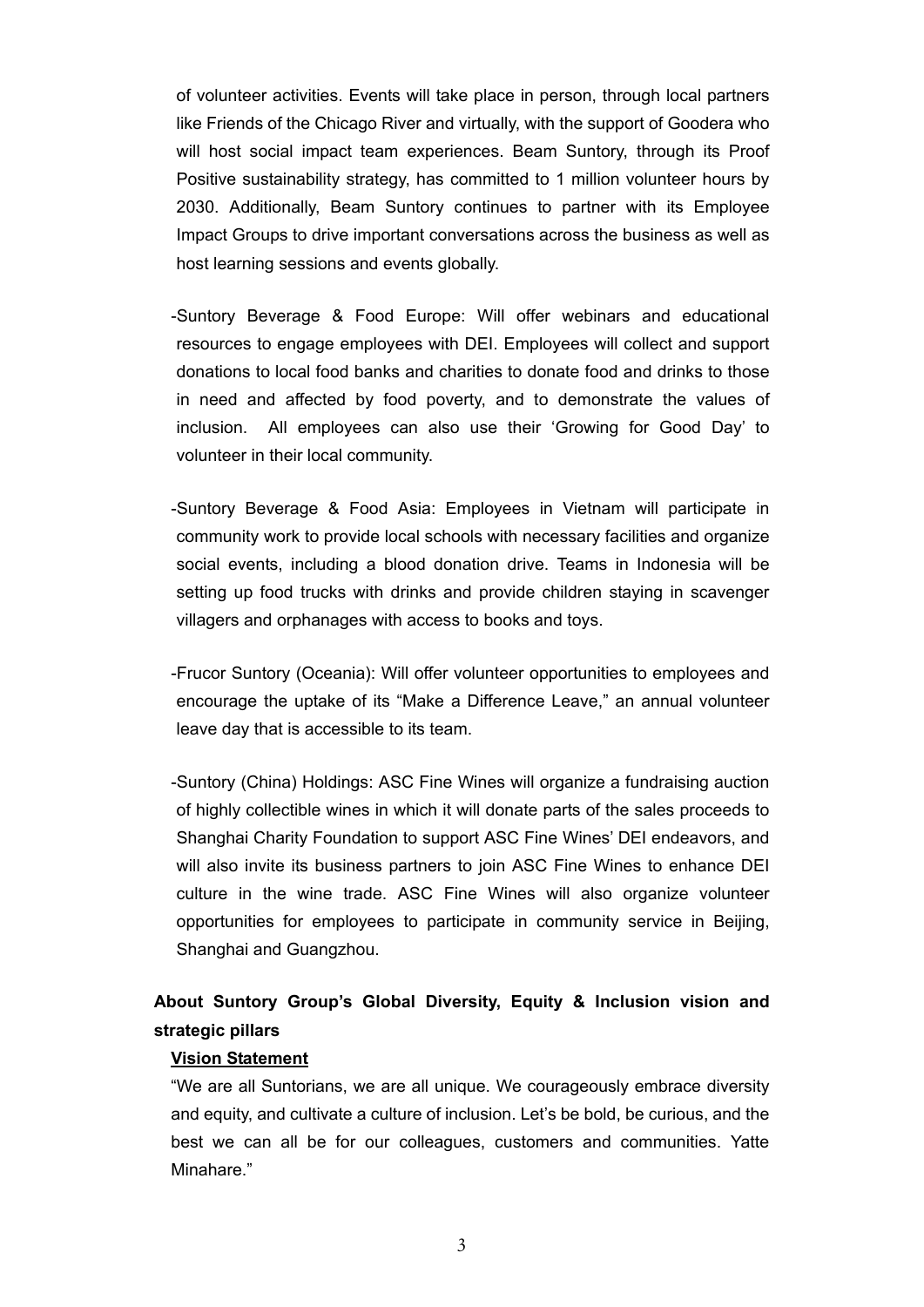## **Strategic Pillars**

1)Diverse Workforce

We bring people together as Suntorians. We treat our uniqueness as strengths where everyone can feel pride for who they are by unleashing their spirit. We embrace equity for all and seek to develop talents from diverse backgrounds at every level and region of our organization.

2)Inclusive Workplace

We educate, advocate and communicate from the top to foster an inclusive workplace to empower individuals to thrive at their best. We cultivate a culture where everyone feels a sense of belonging and feels safe to bring their whole selves to work.

3)Customers & Communities

Growing for good. Be the preferred brand in the markets we serve by fostering partnership with our diverse customers, suppliers and vendors that reflect our values and behaviors. We support under-represented communities and businesses for a sustainable future.

## **About Suntory Group**

As a global leader in the beverage industry, Suntory Group offers a uniquely diverse portfolio of products from premium spirits, beer and wine to brewed teas, bottled water, carbonated soft drinks, ready-to-drink coffee and energy drinks, along with health and wellness products. Suntory is home to award-winning Japanese whiskies *Yamazaki*, *Hibiki* and *Hakushu* as well as iconic American spirits *Jim Beam* and *Maker's Mark*. Suntory also fascinates the taste buds in Japan and the Asian market with our *Premium Malt's* beer and also owns the exceptional Japanese wine *Tomi* and the world famous *Château Lagrange*. Its brand collection also includes *Sauza Tequila*, non-alcoholic favorites *Orangina*, *Lucozade*, *Ribena*, *BOSS* coffee, *Iyemon* green tea, *Suntory Tennensui* water, *TEA+ Oolong Tea*, *V and BRAND'S*, as well as popular health and wellness product *Sesamin EX*.

Founded as a family-owned business in 1899 in Osaka, Japan, Suntory Group has grown into a global company operating throughout the Americas, Europe, Africa, Asia and Oceania with an annual revenue (excluding excise taxes) of \$20.4 billion in 2020. Suntory is driven by Yatte Minahare - the spirit of bold ambition - and our 40,044 employees worldwide draw upon our unique blend of Japanese artisanship and global tastes to explore new product categories and markets.